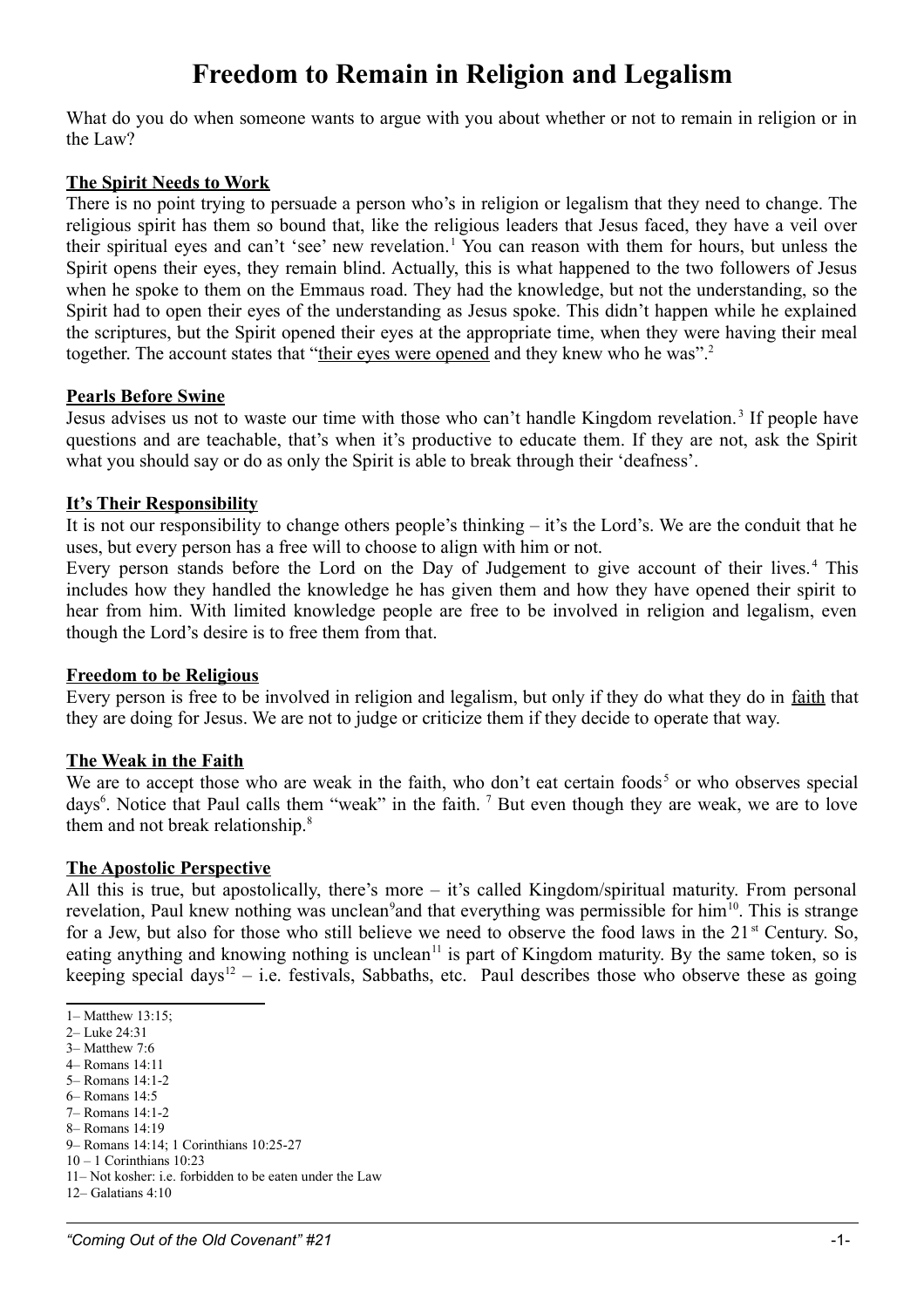'backwards' in maturity, regressing into things that are basic, powerless<sup>[13](#page-1-0)</sup> and bankrupt<sup>[14](#page-1-1)</sup>. The reason for Paul's dismay and concern is that his work in teaching them to grow up in the Kingdom has been a waste of time. [15](#page-1-2) Much of Paul's letter to the Galatians is about his apostolic concern for their retrograde steps back into legalism. It was out of his apostolic authority that he was permitted to bring correction to the Galatians. He judges their theology and found that it misses the mark and so he began the process of correction. This is apostolic authority in action.

### **Protect Our Liberty**

We shouldn't let our freedom and liberty that comes from spiritual maturity be destroyed by the immature.<sup>[16](#page-1-3)</sup> We must vigilantly guard against this.

## **The Essence is Christ**

Tradition, ceremony, religion and legalism are all substitutes for reality, and the reality is Christ.<sup>[17](#page-1-4)</sup> The Law was a tutor to keep us in order until the Messiah came.<sup>[18](#page-1-5)</sup> The Jewish feasts, Sabbaths, holy days, new moons, etc., were shadows of the Messiah. [19](#page-1-6) These all point to the Messiah and tell us about him, but why find out about what he will be like and what he will do when he's already here and done it? This is what Paul was trying to get across to the Colossian believers.

We need to see the reality – i.e. Christ is the essence<sup>[20](#page-1-7)</sup>. He's everything and it's all about him. It's all for him, until everything is brought into order, so he can surrender it to Father as a completed job. Our sonship and our deity, and our oneness with him are what existence for us is all about. Why go back to the primitive/immature, when you can be mature and have all the privileges that go with it.

## **A New Wineskin is Needed**

We need to be "the holy ones"<sup>[21](#page-1-8)</sup>, the believers, who live in the Edenic paradigm<sup>[22](#page-1-9)</sup> of the Kingdom. There we have revelatory knowledge which is the *rhema* that feeds our spirit and allows us to reign with our king right now, not just in the Millennial Kingdom. For this revelatory knowledge we must have a 'new wineskin' to receive 'new wine'.<sup>[23](#page-1-10)</sup> 'New wineskins' refers to a heart that wants to move ahead with the King's progress for his people and also for ourselves, with no hint of wanting our own knowledge or getting our own way. Without this, 'new wine' (new revelation and understanding) can't be poured in us. Without it we stagnate or grow slowly so that we remain as infants in the Kingdom.

A new wineskin is released by the Spirit to those who embrace and commit themselves to a new paradigm or revelation from the throne of God. It's a grace that only comes with outright acceptance of new wine, and following that, more new wine will keep coming to those people. Here's an example of it in operation:

**Luke 7:29-30** (ISV) – *By having been baptized with John's baptism, all the people who listened, including the tax collectors, acknowledged God's justice. But the Pharisees and the experts in the Law rejected God's plan for themselves by refusing to be baptized by John.*

**NOTE:** The point here is the people's heart-felt ascent to John's teaching, not the baptism which was only an outward acknowledgement of the changed heart.

- <span id="page-1-5"></span>18– Galatians 3:24
- <span id="page-1-6"></span>19– Colossians 2:17
- <span id="page-1-7"></span>20 – See my revelation, "The essence is Christ"

canberraforerunners.org/wp-content/uploads/2013/03/KINGDOM-COMMUNITY-the-essence-is-christ.pdf

<span id="page-1-8"></span>21 – Greek *hagioi*: Is usually translated as 'saints' in English, but actually means 'holy ones' (see Daniel 7:18, 22)

- <span id="page-1-9"></span>22 – The restoration of all things.
- <span id="page-1-10"></span>23– See my article "KINGDOM: The Concept of New Wine"

(canberraforerunners.org/wp-content/uploads/2013/03/the-kingdom-concept-of-new-wine.pdf)

<span id="page-1-0"></span><sup>13 –</sup> The NKJV uses the terms: "weak and beggarly"

<span id="page-1-1"></span><sup>14–</sup> Galatians 4:9

<span id="page-1-2"></span><sup>15–</sup> Galatians 4:11

<span id="page-1-3"></span><sup>16– 1</sup> Corinthians 10:29

<span id="page-1-4"></span><sup>17–</sup> Colossians 2:17